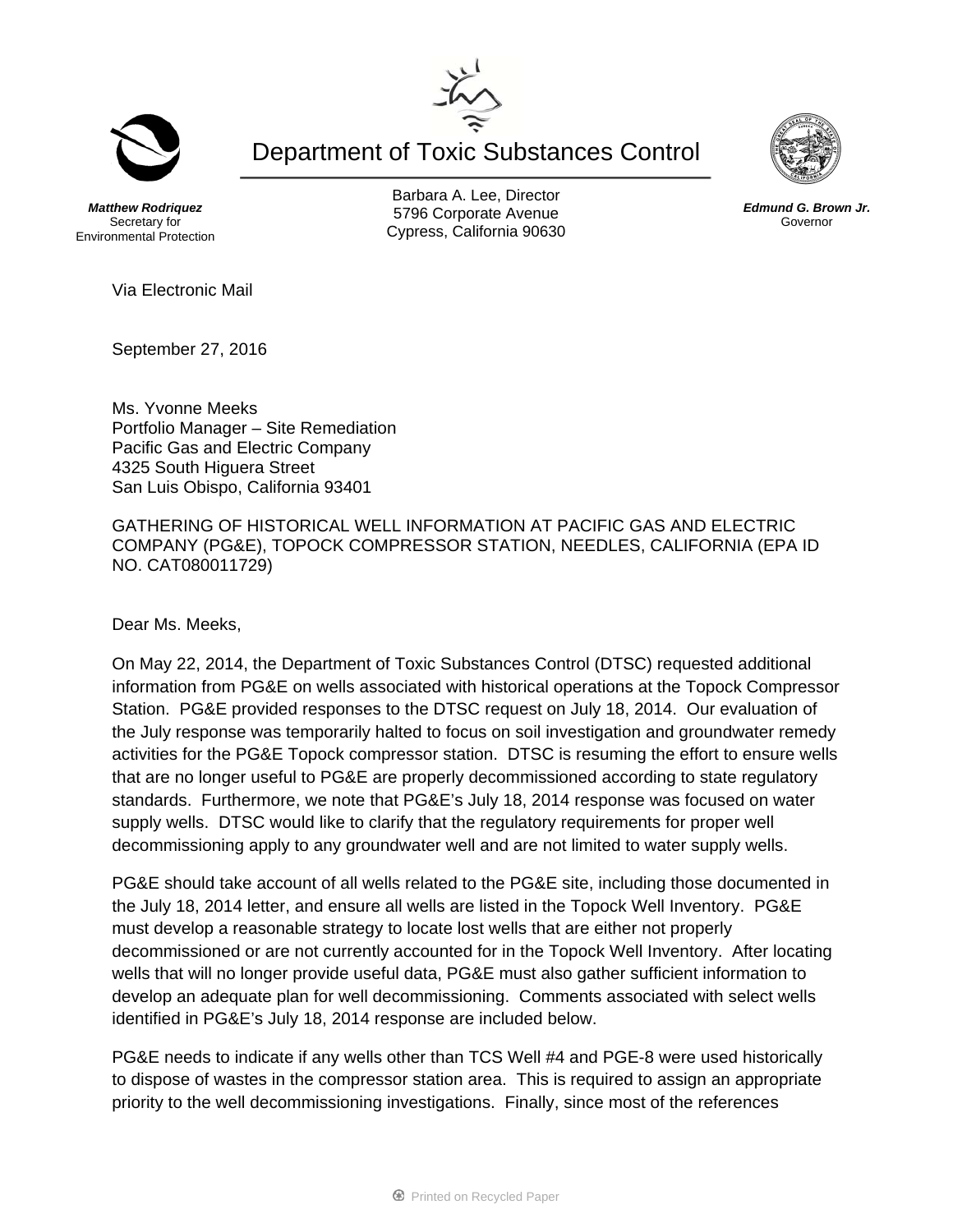Ms. Yvonne Meeks September 27, 2016 Page 2 of 3

contained in PG&E's July 18, 2014 letter have not been shared with DTSC, it is requested that they be posted electronically on a shared drive for easy distribution. DTSC understands that some of the documents may not necessarily be clear or legible.

- 1. **Well #1**: PG&E has indicated that this well, located in the Transwestern Bench area, was possibly an exploratory well drilled in 1950 prior to construction of the compressor station. As PG&E has no information on the current condition of the well, PG&E must make attempts to locate and properly decommission the well according to California Well Standards. PG&E should prepare a work plan that will attempt to locate the well and, at a minimum, include conducting a detailed geophysical survey of the area with an option to pothole at geophysical anomalies that are suggestive of a buried well. DTSC would like to also better understand the actual methods used in plotting this well on Figure 2 of the July 18, 2014 letter to understand the error associated with the plot to ensure that the geophysical survey targets a sufficiently large area that is appropriate for the investigation. DTSC notes that Well #1 occurs within or very near remedial structures and construction identified in the groundwater basis of design report. Therefore, attempts to locate this well should be implemented as soon as possible to ensure groundwater remedy construction is not hindered or delayed.
- 2. **Well #2**: Figures 1 and 3 of the July 18, 2014 letter illustrate the approximate location of this well that PG&E indicates was an exploratory well drilled in 1950 prior to construction of the compressor station. As with Well #1, a work plan will need to be prepared to conduct a geophysical survey that also includes potential potholing to investigate appropriate anomalies. DTSC requests that the method that was used to locate Well #2 be documented as it is not pictured on any documents that DTSC currently possess. DTSC notes that Well #2 occurs within or very near remedial structures and construction identified in the groundwater basis of design report. Therefore, attempts to locate this well should be implemented soon to ensure groundwater remedy construction is not hindered or delayed.
- 3. **Wells #3 and #5:** The location of these two wells is not identified in any figures or text provided by PG&E. PG&E should continue to search for and review files and attempt to ascertain the locations of these wells, even if only a general area is ultimately identified. Currently, PG&E should identify likely locations based on well casing elevations and flat areas from 1950 that might accommodate a drill rig (e.g., Well #3 elevation of 475 feet suggests it could be located near/in Bat Cave Wash).
- 4. **Well No. 1 and Well No.2**: DTSC concurs with PG&E's proposal to conduct a geophysical survey of the Well No.2 / PGE-02 area to attempt to locate the well. The work plan to be prepared for this survey should also include potential potholing to investigate geophysical anomalies identified by the survey that are suggestive of a buried well casing or horizontal supply line associated with the well that could assist in finding the well as was done at TCS Well #4.